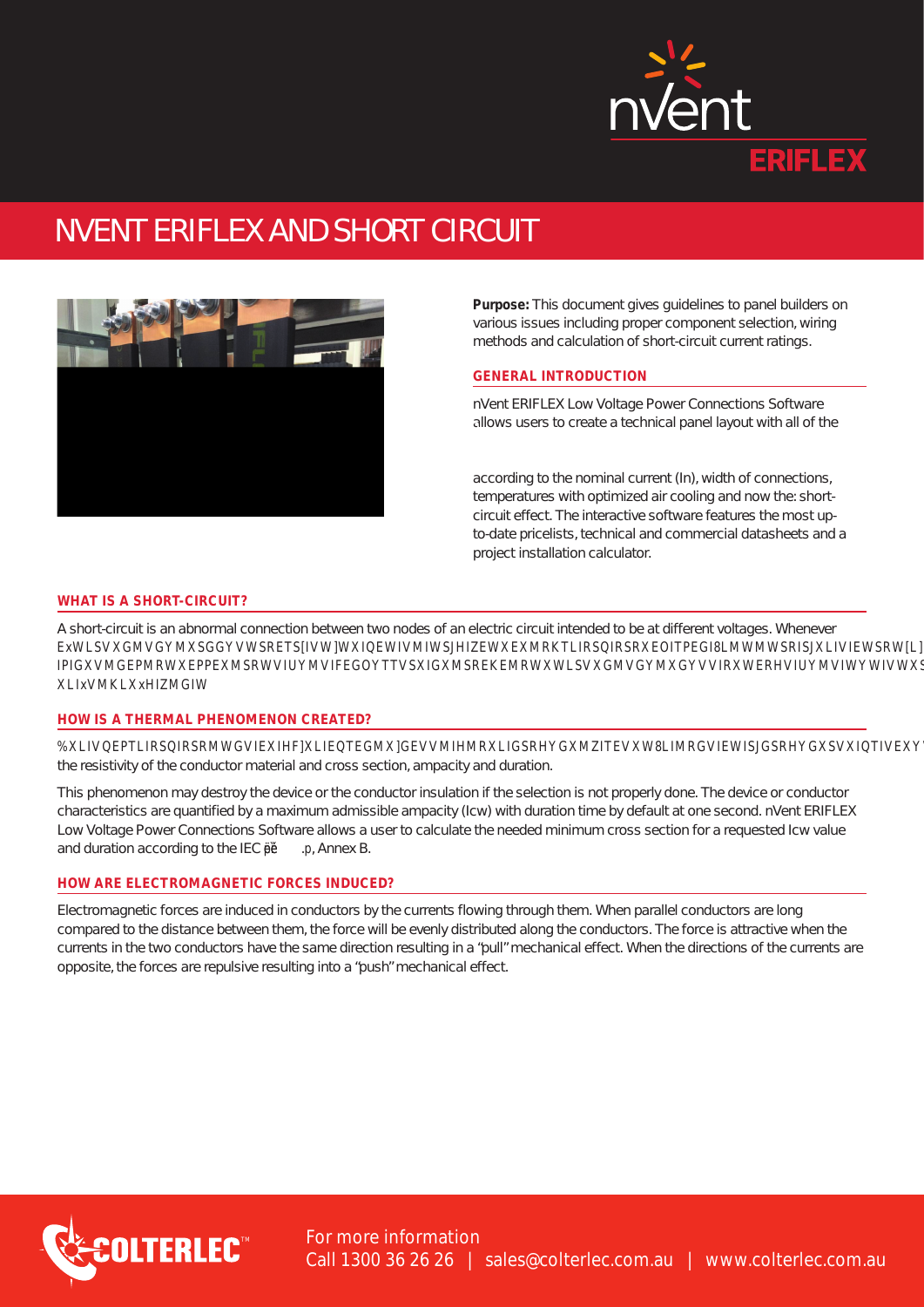# **HOW IS AN ELECTROMAGNETIC FORCE CALCULATED?**

An electromagnetic force is calculated with the peak ampacity value (Ipk). Icc rms is not used to calculate the electromagnetic force. However, the IEC 61439.1 standard gives by default the relation between Ipk and Icc rms, also called "factor n" (IEC 61439.1 §9.3.3, table 7).

The effect of this phenomena is very dangerous, because the creepage and clearance distances can be dramatically reduced due to movements of non-insulated conductors (mechanical deformation, oscillations) during the short-circuit. The result could be a flash over between two conductive parts.



For plain bars, it requires the user to properly select the right product, using the nVent ERIFLEX Low Voltage Power Connections Software calculator, and then installing the right type and number of busbar supports to withstand a prospective fault current.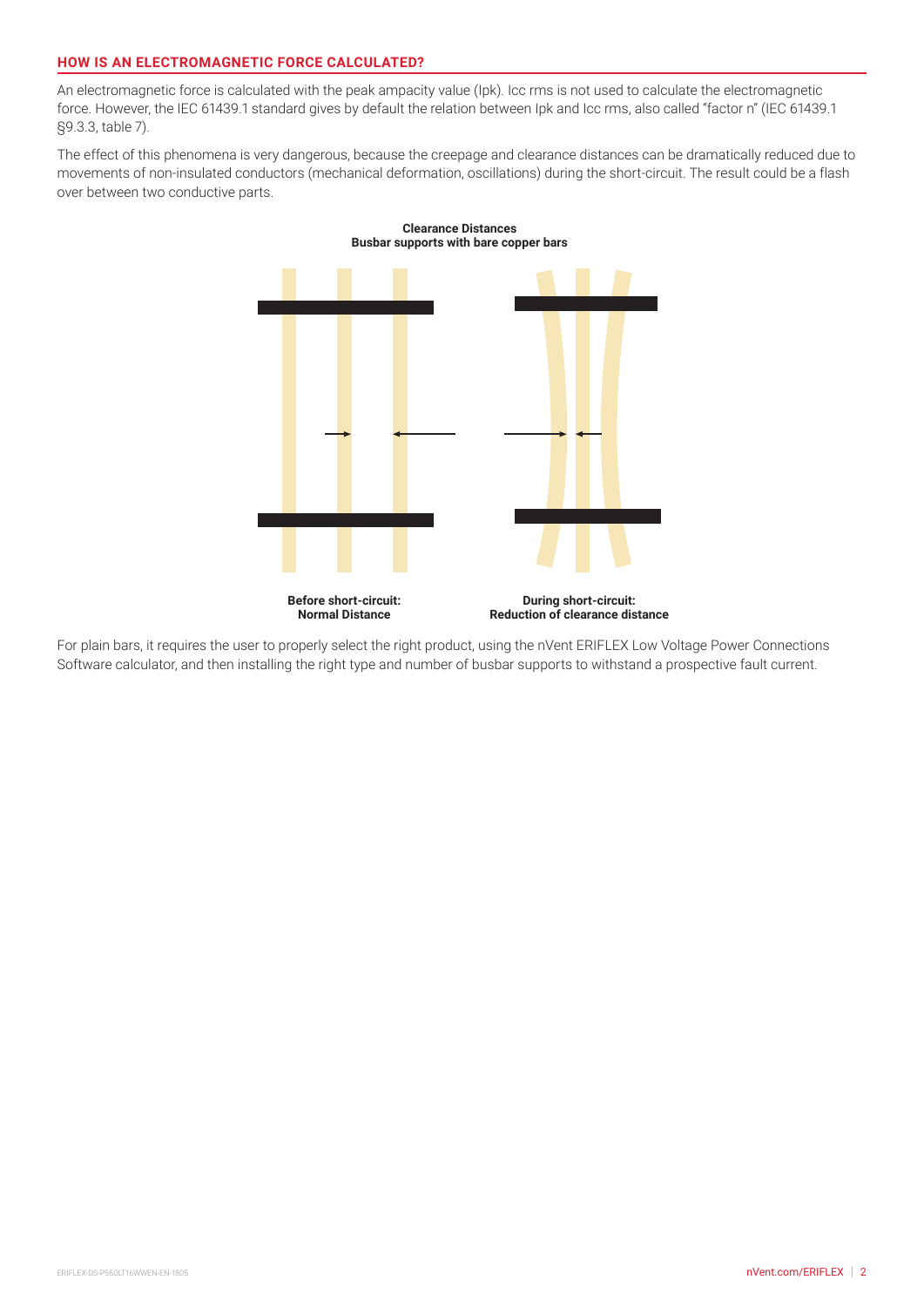The reduction of distance during movement of Flexibar does not provide added risk because of its high quality insulation. The mutual contact or contact with conductive parts is permitted with Flexibar insulation.

IEC 60865 indicates the following formula for the force calculations during short-circuit:

F= 2\*10-7 x 0.87x Ipk² x (l /d)

**KEY F = Force (N) Ipk : Ampacity (A) l= length of conductor (m) d= distance between axes of conductors (m)**

There is no differentiation between a cable and Flexibar in the IEC 61439.1 standard, they are both insulated conductors. The Ipk endurance is not limited by Flexibar.

#### **Electromagnetic Force**